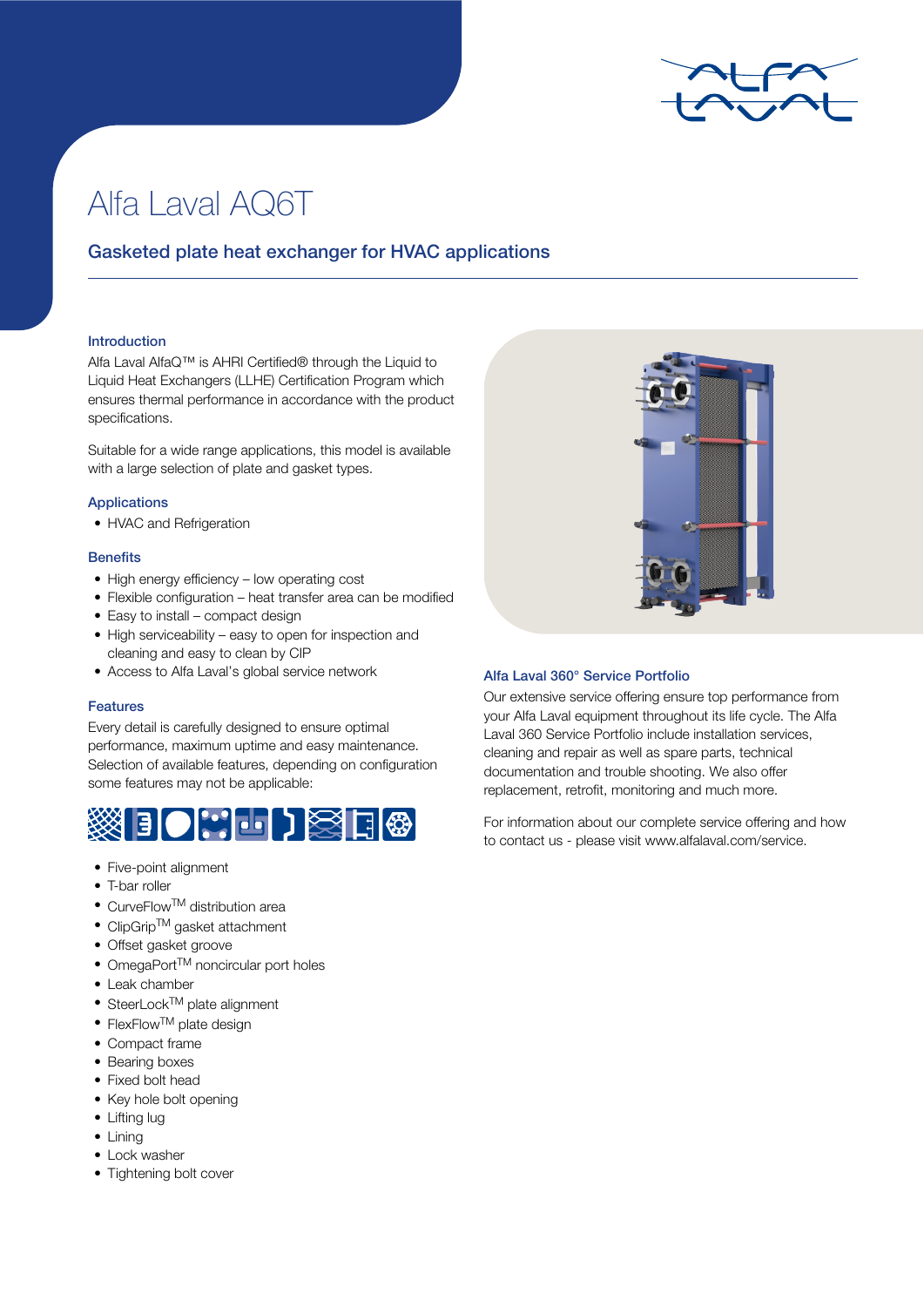# General remarks for technical information

- The global offering presented in this leaflet may not be available for all regions
- All combinations may not be configurable

#### Dimensional drawing

Measurements mm (inches)





| Type                     |              | w           |               |
|--------------------------|--------------|-------------|---------------|
| T15-FM, PED, ALS, Marine | 1833 (72.7") | 610 (24.0") | 270 (10.6")   |
| T15-FG, PED, ALS, Marine | 1871 (73.7") | 650 (25.6") | 284.5 (11.2") |
| T15-FG, ASME             | 1856 (73.1") | 650 (25.6") | 270 (10.6")   |
| T15-FS, PED, ALS, ASME   | 1871 (73.7") | 650 (25.6") | 284.5 (11.2") |
| T15-FD, ASME             | 1871 (73.7") | 650 (25.6") | 284.5 (11.2") |

The number of tightening bolts may vary depending on pressure rating.

# Technical data

| Plates     | Tvpe              | Free channel, mm (inches) |
|------------|-------------------|---------------------------|
| B          | Single plate      | 2.42 (0.0953)             |
| M          | Single plate      | 3.80 (0.1496)             |
| <b>BDc</b> | Double wall plate | 2.45 (0.0965)             |

#### Materials

| Heat transfer plates | 304, 316, 254, C276                                   |
|----------------------|-------------------------------------------------------|
|                      | Ti                                                    |
| Field gaskets        | NBR, EPDM, FKM, HNBR, HeatSeal                        |
|                      | Metal lined: stainless steel, Alloy 254, Alloy C-276, |
| Flange connections   | titanium                                              |
|                      | Rubber lined: NBR, EPDM                               |
|                      | Frame and pressure plate Carbon steel, epoxy painted  |

Other materials may be available on request

# Operational data

| Frame, PV-code          | Max. design pressure | Max. design                             |
|-------------------------|----------------------|-----------------------------------------|
|                         | (barg/psig)          | temperature ( $\degree$ C/ $\degree$ F) |
| FM, pvcALS              | 10.4/151             | 200/392                                 |
| FM, PED                 | 10.4/151             | 200/392                                 |
| FM, Marine 1            | 10.4/151             | 180/356                                 |
| FG, pvcALS              | 16.0/232             | 200/392                                 |
| FG, ASME                | 11.0/159             | 250/482                                 |
| FG, PED                 | 16.0/232             | 200/392                                 |
| FG, Marine <sup>1</sup> | 16.0/232             | 180/356                                 |
| FD. ASME                | 21.0/304             | 250/482                                 |

1 Marine standard includes the standards: ABS, BV, CCS, ClassNK, DNV GL, KR, LR, RINA, and RMRS.

| Frame, PV-code | Max. design pressure<br>(barg/psig) | Max. design<br>temperature (°C/°F) |
|----------------|-------------------------------------|------------------------------------|
| FS, pvcALS     | 38.0/551                            | 200/392                            |
| FS. ASME       | 36.0/522                            | 250/482                            |
| FS. PED        | 38.0/551                            | 200/392                            |

1 Marine standard includes the standards: ABS, BV, CCS, ClassNK, DNV GL, KR, LR, RINA, and RMRS.

Extended pressure and temperature rating may be available on request.

# Flange connections

| Frame                   | <b>Connection standard</b> |
|-------------------------|----------------------------|
| FM, pvcALS              | EN 1092-1 DN150 PN10       |
|                         | EN 1092-1 DN150 PN16       |
|                         | ASME B16.5 Class 150 NPS 6 |
|                         | JIS B2220 10K 150A         |
| FM, PED                 | EN 1092-1 DN150 PN10       |
|                         | EN 1092-1 DN150 PN16       |
|                         | ASME B16.5 Class 150 NPS 6 |
|                         | EN 1092-1 DN250 PN10       |
|                         | EN 1092-1 DN150 PN16       |
| FM. Marine <sup>1</sup> | ASME B16.5 Class 150 NPS 6 |
|                         | JIS B2220 10K 150A         |
|                         | EN 1092-1 DN150 PN16       |
|                         | EN 1092-1 DN150 PN25       |
| FG, pvcALS              | ASME B16.5 Class 150 NPS 6 |
|                         | JIS B2220 10K 150A         |
|                         | JIS B2220 16K 150A         |
|                         | EN 1092-1 DN150 PN16       |
| FG. Marine 1            | ASME B16.5 Class 150 NPS 6 |
|                         | JIS B2220 10K 150A         |
|                         | JIS B2220 16K 150A         |
| FG, ASME                | ASME B16.5 Class150 NPS 6  |
|                         | EN 1092-1 DN150 PN16       |
| FG, PED                 | EN 1092-1 DN150 PN25       |
|                         | ASME B16.5 Class 150 NPS 6 |
| FD, ASME                | ASME B16.5 Class 300 NPS 6 |
|                         | EN 1092-1 DN150 PN25       |
| FS, pvcALS              | EN 1092-1 DN150 PN40       |
|                         | ASME B16.5 Class 300 NPS 6 |
|                         | JIS B2220 20K 150A         |
| FS, ASME                | ASME B16.5 Class 300 NPS 6 |
|                         | EN 1092-1 DN150 PN25       |
| FS, PED                 | EN 1092-1 DN150 PN40       |
|                         | ASME B16.5 Class 300 NPS 6 |

1 Marine includes the standards: ABS, BV, CCS, DNV GL, ClassNK, KR, LR, RINA, and RMRS.

Standard EN1092-1 corresponds to GOST 12815-80 and GB/T 9115.

#### **Certificates**